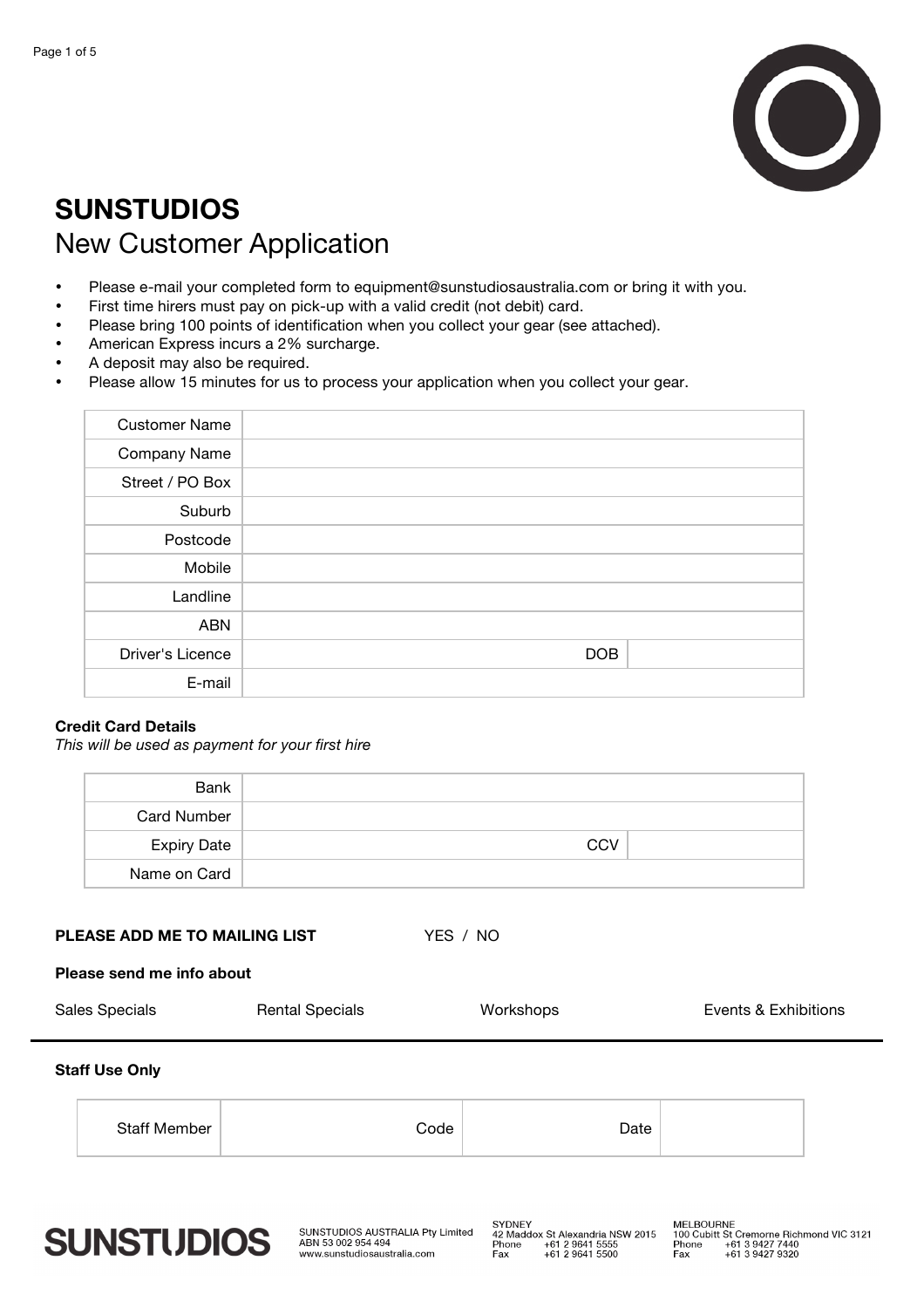

# **SUNSTUDIOS** Customer Identification Check

- Minimum 100 points required
- Documents must be current, contain your full name and either, or both of, your residential address and/or your date of birth
- Original documents must be sighted by SUNSTUDIOS employee
- SUNSTUDIOS will keep copies of your original documents
- You can only use one primary document
- At least one primary and/or secondary document must contain identifying photograph

| PRIMARY DOCUMENTS                                                                                               | 70 points |
|-----------------------------------------------------------------------------------------------------------------|-----------|
| $\Box$ Australian Passport (current)                                                                            |           |
| □ Foreign/international Passport (current)                                                                      |           |
| □ Birth Certificate                                                                                             |           |
| □ Australian Birth certificate or extract                                                                       |           |
| SECONDARY DOCUMENTS (with photograph)                                                                           | 40 points |
| □ Current Australian Driver's Licence                                                                           |           |
| □ Current Foreign Driver's Licence                                                                              |           |
| □ Current Australian Proof of Age Card                                                                          |           |
|                                                                                                                 |           |
| SECONDARY DOCUMENTS (without photograph)                                                                        | 25 points |
| — Danii (Onadhi aand aaaanni aisiamani harrad krism. Arramallan fhanachd haiffirithe. (Isaa ikan 40 maarika ald |           |

**!** Bank/Credit card account statement issued by an Australian financial institution (less than 12 months old)

**!** Australian Taxation Notice letter issued to individual which displays Tax File Number (less than 12 months old)

**!** Council Rates Notice (less than 12 months old)

□ Utility Bill e.g. Gas, Water, Telephone (less than 3 months hold)

### **Privacy Notice**

We will collect your personal information to provide you with access to the product or service you are applying to use. Your personal information will not be disclosed to any other party. Subject to some exceptions, permitted by law, whereby we are required to confirm your identity.



SUNSTUDIOS AUSTRALIA Pty Limited ABN 53 002 954 494 www.sunstudiosaustralia.com

SYDNEY<br>42 Maddox St Alexandria NSW 2015<br>Phone +61 2 9641 5555<br>Fax +61 2 9641 5500

MELBOURNE<br>100 Cubitt St Cremorne Richmond VIC 3121<br>Phone +61 3 9427 7440<br>Fax +61 3 9427 9320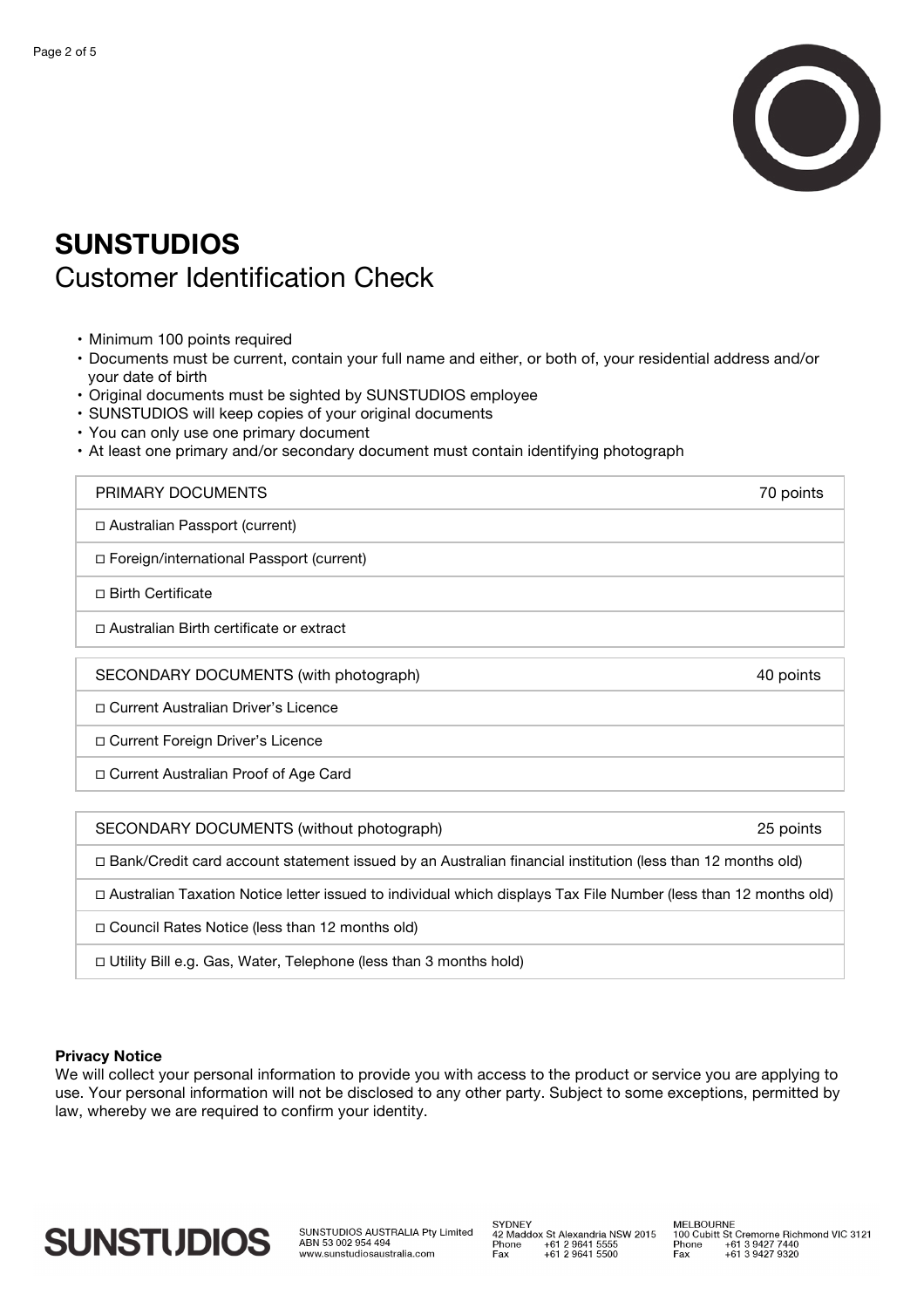

### **SUNSTUDIOS Terms and Conditions of Equipment Rental**

The following sets out the terms and conditions **(Terms and Conditions)** of the SUNSTUDIOS Australia Pty Limited (ABN 53 002 954 494) equipment rental service.

#### 1. Definitions:

"Identification Schedule" means the schedule (as updated from time to time) setting out the forms of identification and information that may be required to enable SUNSTUDIOS to carry out background and/or identity checks prior to renting equipment. This is available from the website of SUNSTUDIOS or upon request.

"Hire Contract" means the final Hire Contract form generated by SUNSTUDIOS accepting the Renter's offer to rent equipment from SUNSTUDIOS and confirming the final details of the rental agreement.

"Rental Equipment" means the equipment specified in a Hire Contract.

"Rental Period" means from the time the Renter (or its Authorised Person/s) collects the Rental Equipment until the rental finish time specified in the Hire Contract.

"Renter" refers to the person or entity renting equipment from SUNSTUDIOS.

"Standard Rates" are SUNSTUDIOS' standard rates for equipment rental, available from the website of SUNSTUDIOS or upon request and as specified on the Hire Contract.

"SUNSTUDIOS" means SUNSTUDIOS Australia Pty Limited (ABN 53 002 954 494);

#### **Eligibility requirements and proof of identification**

2. If the Renter is an individual the Renter warrants that he or she is at least 18 years of age.

3. The Renter agrees that SUNSTUDIOS may undertake background and/or identification checks prior to Renting equipment to the Renter including searches under the Document Verification Service provided by government (DVS). For these purposes, the Renter must provide the information and/or identification set out in the Identification Schedule.

4. The Renter must also supply SUNSTUDIOS with a valid and current credit card prior to SUNSTUDIOS renting the Rental Equipment to them. The Renter agrees that SUNSTUDIOS may take a photocopy of the Renter's credit card. SUNSTUDIOS reserves the right to charge the Renter's credit card and/or invoice the Renter to recover any amount owed by the Renter in accordance with these Terms and Conditions.

#### **Contract**

5. These Terms and Conditions govern all Rental Equipment. Each rental order received by SUNSTUDIOS constitutes a separate offer to rent equipment. An offer is only accepted when SUNSTUDIOS supplies the Renter with a corresponding Hire Contract and the resulting agreement **(Agreement)** is deemed to incorporate these Terms and Conditions.

6. SUNSTUDIOS may choose at any time, in its sole discretion, not to rent equipment to the Renter. Equipment is subject to availability.

#### **Rental Fee and payment options**

7. The rental fee payable **(the Rental Fee)** is as set out in the Hire Contract. Payment of the Rental Fee can be taken as cash or made via credit card or EFTPOS. Payments by American Express will attract a 2% surcharge. First time Renters may be required to pay their first rental fee with their credit card.

8. The Rental Fee is payable upfront before the Renter (or its Authorised Person/s) take possession of the Rental Equipment and in the event that the Rental Equipment is collected without full payment, SUNSTUDIOS may charge the Renter's credit card. If the Renter has an approved account with SUNSTUDIOS, the Renter may instead elect to place the Rental Fee on its account in accordance with the account terms and conditions.

9. In addition to the Rental Fee, SUNSTUDIOS, in its sole discretion, reserves the right to also charge a deposit that is refundable upon the safe return of the Rental Equipment.

#### **Collection of Rental Equipment**

10. The Renter may specify an authorised person/s **(Authorised Person**) who is approved by the Renter to collect Rental Equipment on behalf of the Renter.

# **SUNSTUDIOS**

SUNSTUDIOS AUSTRALIA Pty Limited ABN 53 002 954 494 www.sunstudiosaustralia.com

SVDNEY o i BitE<br>42 Maddox St Alexandria NSW 2015 Phone  $+61$  2 9641 5555<br> $+61$  2 9641 5500 Fax

MELBOURNE<br>100 Cubitt St Cremorne Richmond VIC 3121 Phone +61 3 9427 7440<br>+61 3 9427 9320 Fax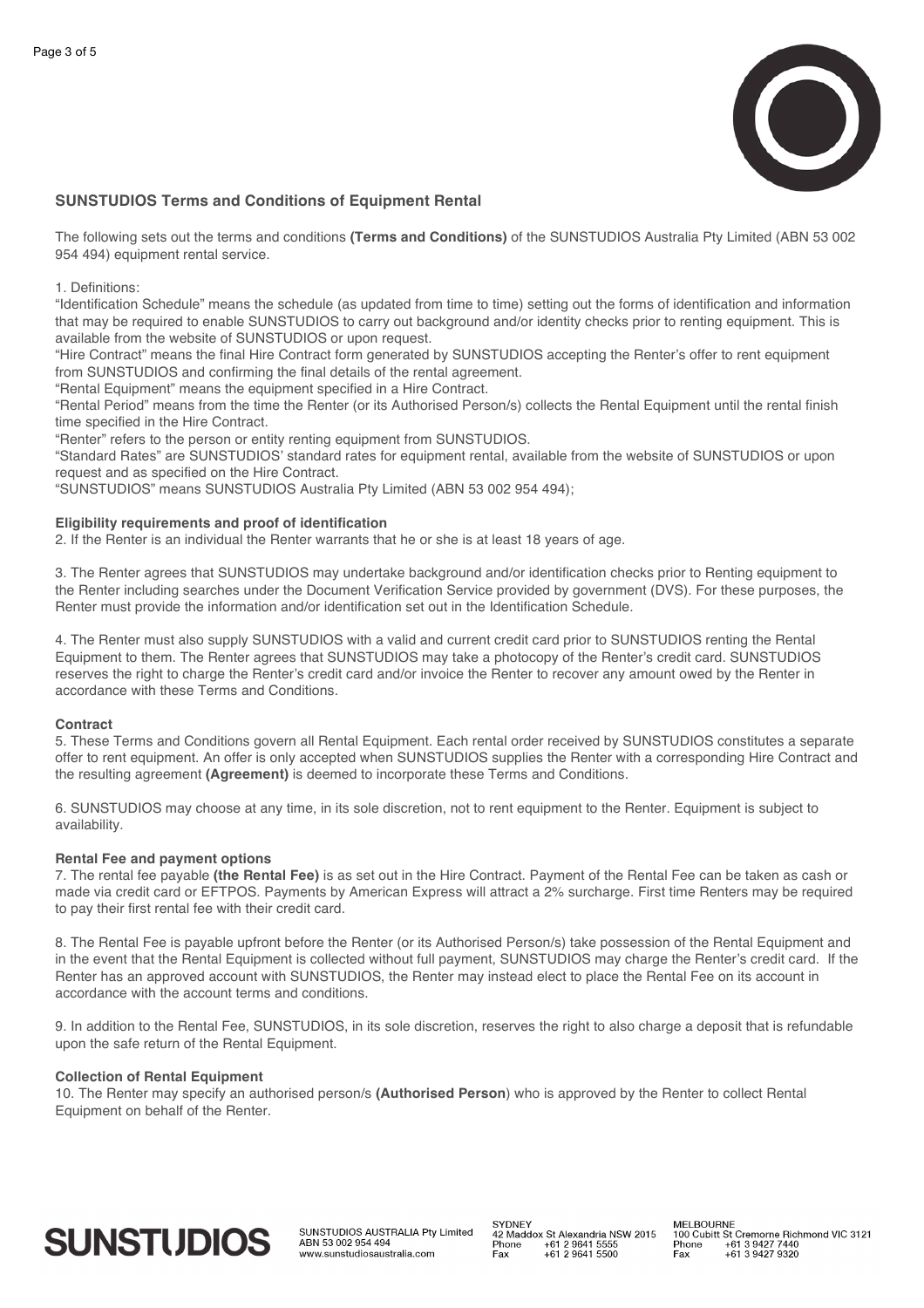

11. If an Authorised Person is specified, only the Renter or Authorised Person will be permitted to collect the Rental Equipment. Anyone collecting the Rental Equipment on behalf of the Renter will be required to provide photo ID and sign for the equipment at the time of collection.

## **The Renter's obligations and failure to return**

12. The Renter must return all Rental Equipment to SUNSTUDIOS by the end of the Rental Period in the same condition as it was given to the Renter (reasonable wear and tear excepted).

13. If the Renter returns the Rental Equipment in an excessively dirty condition (as determined by SUNSTUDIOS in its sole discretion), the Renter must pay for SUNSTUDIOS' reasonable costs of cleaning the Rental Equipment.

14. To the fullest extent permitted by law, the Renter is responsible for, and must pay for any damage or loss to the Rental Equipment (reasonable wear and tear excepted) and, where relevant, the cost of any associated assessment and repair arising out of the rental.

15. The Renter is responsible for collecting and returning the Rental Equipment to SUNSTUDIOS. Rental Equipment must be returned to the same SUNSTUDIOS office where it was collected from and must be left in the care of a SUNSTUDIOS rental equipment representative. Risk in the Rental Equipment is assumed by the Renter from the time the Renter (or its Authorised Person/s) take possession of the Rental Equipment until such time as it is returned to SUNSTUDIOS in accordance with this clause. For the avoidance of doubt, this clause applies to all equipment rented from SUNSTUDIOS including equipment rented for use in the studios.

16. If the Renter does not return all Rental Equipment to SUNSTUDIOS before the end of the Rental Period, without limiting any other right that SUNSTUDIOS may have under these Terms and Conditions, SUNSTUDIOS may continue to charge the Renter at the Standard Rate until the full value of the Rental Equipment is recovered.

17. The Renter acknowledges that the Rental Equipment is for professional use and that it is highly technical. The Renter warrants that it understands, and where applicable will ensure that any of its personnel or contractors who may be given access to the Rental Equipment understand, how to use and operate the Rental Equipment in accordance with the manufacturer's directions. It is not the responsibility of SUNSTUDIOS to demonstrate how to operate the equipment, or to operate the equipment on behalf of the Renter. If the Renter is not confident operating the equipment, SUNSTUDIOS recommends that the Renter hires an appropriately qualified assistant.

18. Where SUNSTUDIOS arranges to send Rental Equipment to the Renter, the Renter will pay all transportation costs including (where applicable) carnet costs, which may arise. The Renter agrees that SUNSTUDIOS is not responsible for the timing of the delivery, or any costs arising in relation to a late or failed delivery.

19. The Renter acknowledges that the Rental Equipment may be owned by a third party. Without limiting any other clause in these Terms and Conditions, the Renter will indemnify and hold SUNSTUDIOS harmless for all losses, liabilities, damages, costs, or claims (including legal fees) which SUNSTUDIOS may suffer as a result of the Renter's damage to, or loss of, the Rental Equipment. SUNSTUDIOS recommends that the Renter obtains sufficient insurance to cover its potential liabilities under these Terms and Conditions.

20. The Renter agrees that the Renter has no interest in the Rental Equipment other than as renter. The Renter must not authorise or pledge, credit or create any lien, mortgage, charge, security interest or encumbrance on any Rental Equipment. The Renter must not sub-hire or assign any benefit in the Rental Equipment to any other party (unless otherwise agreed in writing).

21. The Renter is not permitted to take the Rental Equipment outside of Australia without the prior written consent of SUNSTUDIOS.

#### **Conditions Applicable to Flash Packs**

22. As flash packs are highly sensitive to voltage fluctuations, the Renter agrees to only use these with an 'inverter' generator approved by SUNSTUDIOS. For safety reasons, a generator is only approved if it is rented from SUNSTUDIOS or SUNSTUDIOS otherwise provides specific written approval in writing for its use. The Renter acknowledges that flash packs used on nonapproved generators can explode which may result in property damage and/or injury. Without limiting any other clause in these Terms and Conditions, if the Renter uses a non-approved generator, the Renter will be entirely liable for all injury, damage, losses and costs of repair which may arise.

# **SUNSTUDIOS**

SUNSTUDIOS AUSTRALIA Pty Limited ABN 53 002 954 494 www.sunstudiosaustralia.com

SVDNEY 42 Maddox St Alexandria NSW 2015 Phone +61 2 9641 5555<br>+61 2 9641 5500 Fax

MELBOURNE<br>100 Cubitt St Cremorne Richmond VIC 3121 Phone +61 3 9427 7440<br>+61 3 9427 9320 Fax